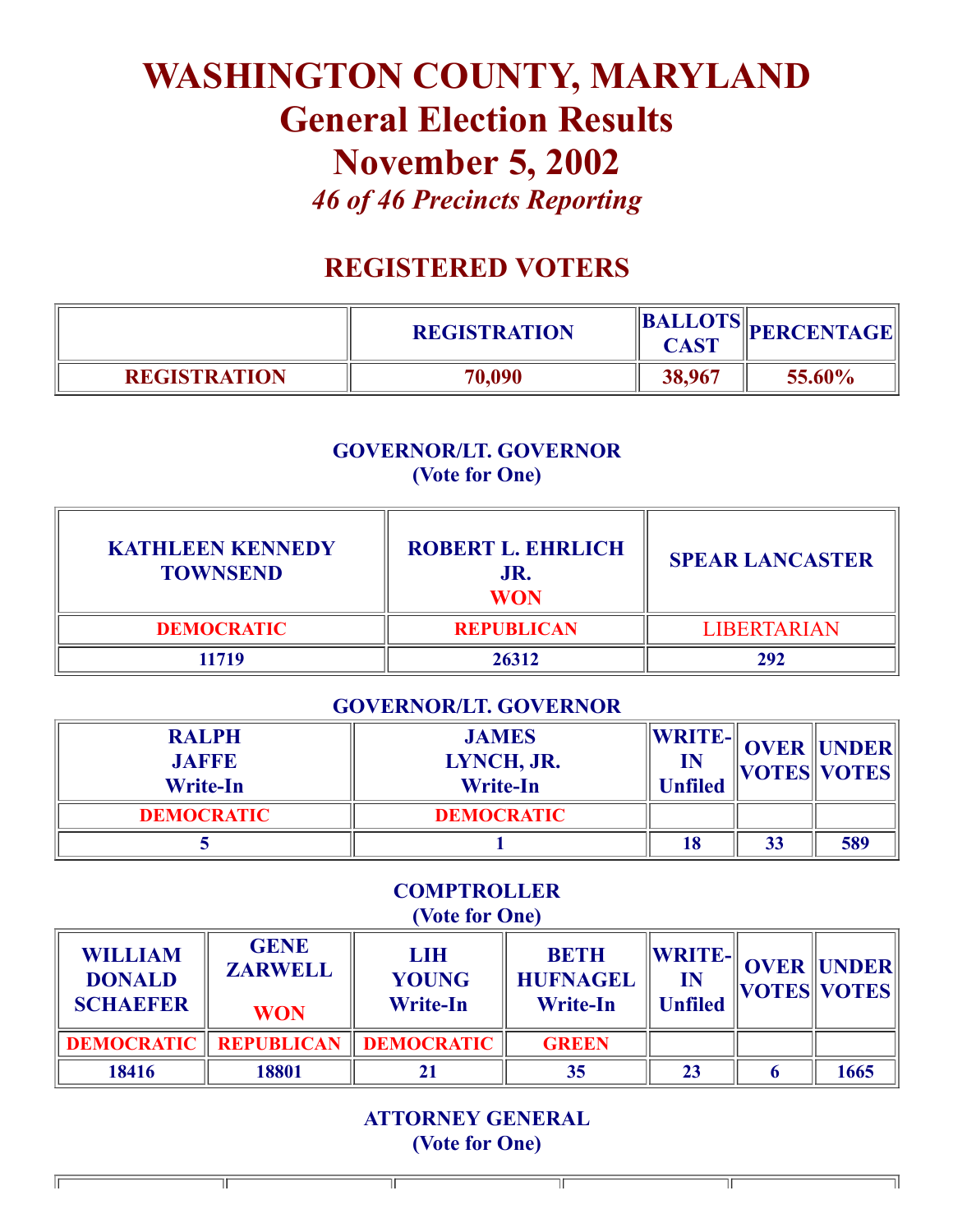| <b>J. JOSEPH</b><br><b>CURRAN JR.</b> | <b>EDWIN</b><br><b>MacVAUGH</b> | <b>WRITE-IN</b> | <b>OVER</b><br><b>VOTES</b> | <b>UNDER</b><br><b>VOTES</b> |
|---------------------------------------|---------------------------------|-----------------|-----------------------------|------------------------------|
|                                       | <b>WON</b>                      |                 |                             |                              |
| <b>DEMOCRATIC</b>                     | <b>REPUBLICAN</b>               |                 |                             |                              |
| 16351                                 | 19532                           | 34              |                             | 3046                         |

# REPRESENTATIVE IN CONGRESS 6TH CONG. DIST. (Vote for One)

| <b>DONALD M.</b><br><b>DeARMON</b> | <b>ROSCOE G.</b><br><b>BARTLETT</b><br><b>WON</b> | <b>WRITE-IN</b> | <b>OVER</b><br><b>VOTES</b> | <b>IIUNDERI</b><br><b>VOTES</b> |
|------------------------------------|---------------------------------------------------|-----------------|-----------------------------|---------------------------------|
| <b>DEMOCRATIC</b>                  | <b>REPUBLICAN</b>                                 |                 |                             |                                 |
| 14134                              | 23745                                             |                 |                             | 1064                            |

### STATE SENATOR DISTRICT 1 (Vote for One)

| <b>JOHN J. HAFER</b><br><b>WON</b> | <b>WRITE-IN</b> | <b>OVER</b><br><b>VOTES</b> | <b>UNDER</b><br><b>VOTES</b> |
|------------------------------------|-----------------|-----------------------------|------------------------------|
| <b>REPUBLICAN</b>                  |                 |                             |                              |
| 3005                               | 30              |                             | 1096                         |

# STATE SENATOR DISTRICT 2 (Vote for One)

| <b>MARY E.</b><br><b>NEWBY</b> | <b>DONALD F.</b><br><b>MUNSON</b><br><b>WON</b> | <b>WRITE-IN</b> | <b>OVER</b><br><b>VOTES</b> | <b>UNDER</b><br><b>VOTES</b> |
|--------------------------------|-------------------------------------------------|-----------------|-----------------------------|------------------------------|
| <b>DEMOCRATIC</b>              | <b>REPUBLICAN</b>                               |                 |                             |                              |
| 9859                           | 23640                                           |                 |                             | 738                          |

# STATE SENATOR DISTRICT 3 (Vote for One)

| <b>C. SUE HECHT</b> | <b>ALEXX.</b><br><b>MOONEY</b><br><b>WON</b> | <b>WRITE-IN</b> | <b>OVER</b><br><b>VOTES</b> | <b>UNDER</b><br><b>VOTES</b> |
|---------------------|----------------------------------------------|-----------------|-----------------------------|------------------------------|
| <b>DEMOCRATIC</b>   | <b>REPUBLICAN</b>                            |                 |                             |                              |
| 202                 | 367                                          |                 |                             |                              |

HOUSE OF DELEGATES DISTRICT 1C (Vote for One)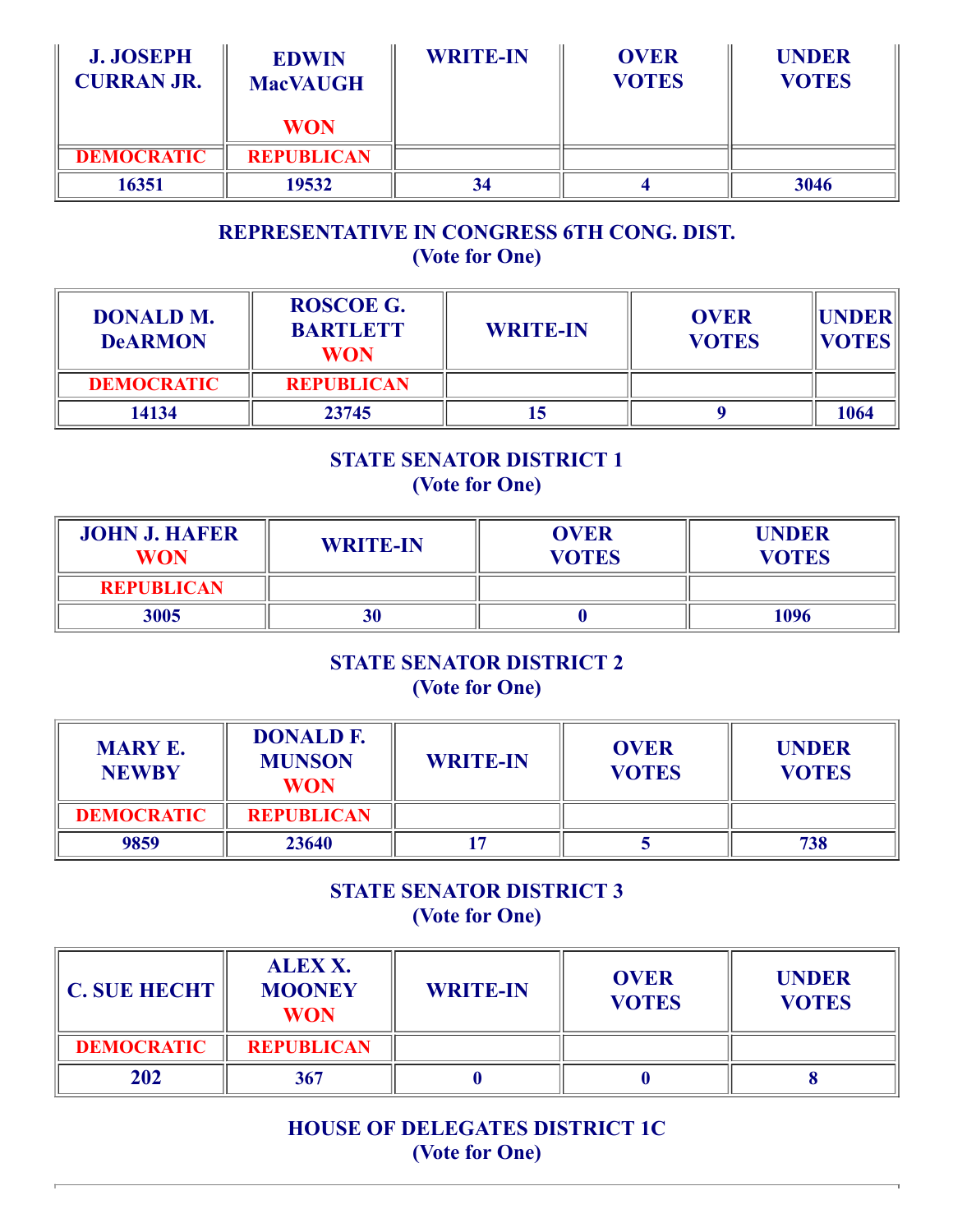| <b>CASPER R.</b><br><b>TAYLOR JR.</b> | <b>LEROY</b><br><b>ELLSWORTH</b><br><b>MYERS JR</b><br><b>WON</b> | <b>WRITE-IN</b> | <b>OVER</b><br><b>VOTES</b> | <b>UNDER</b><br><b>VOTES</b> |
|---------------------------------------|-------------------------------------------------------------------|-----------------|-----------------------------|------------------------------|
| <b>DEMOCRATIC</b>                     | <b>REPUBLICAN</b>                                                 |                 |                             |                              |
| 1200                                  | 2874                                                              |                 |                             |                              |

# HOUSE OF DELEGATES DISTRICT 2A (Vote for One)

| <b>PETER E.</b><br><b>PERINI SR.</b> | <b>ROBERT A.</b><br><b>MCKEE</b><br><b>WON</b> | <b>WRITE-IN</b> | <b>OVER</b><br><b>VOTES</b> | <b>UNDER</b><br><b>VOTES</b> |
|--------------------------------------|------------------------------------------------|-----------------|-----------------------------|------------------------------|
| <b>DEMOCRATIC</b>                    | <b>REPUBLICAN</b>                              |                 |                             |                              |
| 3447                                 | 10223                                          |                 |                             | 451                          |

# HOUSE OF DELEGATES DISTRICT 2B (Vote for One)

| <b>DAVID M.</b><br><b>RUSSO</b> | <b>CHRISTOPHER</b><br><b>B. SHANK</b><br><b>WON</b> | <b>WRITE-IN</b> | <b>OVER</b><br><b>VOTES</b> | <b>UNDER</b><br><b>VOTES</b> |
|---------------------------------|-----------------------------------------------------|-----------------|-----------------------------|------------------------------|
| <b>DEMOCRATIC</b>               | <b>REPUBLICAN</b>                                   |                 |                             |                              |
| 2954                            | 7749                                                |                 |                             | 314                          |

#### HOUSE OF DELEGATES DISTRICT 2C (Vote for One)

| <b>JOHN P.</b><br><b>DONOGHUE</b><br><b>WON</b> | <b>ROBERT E.</b><br><b>BRUCHEY II</b> | <b>WRITE-IN</b> | <b>OVER</b><br><b>VOTES</b> | <b>UNDER</b><br><b>VOTES</b> |
|-------------------------------------------------|---------------------------------------|-----------------|-----------------------------|------------------------------|
| <b>DEMOCRATIC</b>                               | <b>REPUBLICAN</b>                     |                 |                             |                              |
| 5185                                            | 3611                                  |                 |                             | 274                          |

# HOUSE OF DELEGATES DISTRICT 3B (Vote for One)

| <b>LISA</b><br><b>BAUGHER</b> | <b>RICHARD B.</b><br><b>WELDON JR.</b><br><b>WON</b> | <b>WRITE-IN</b> | <b>OVER</b><br><b>VOTES</b> | <b>UNDER</b><br><b>VOTES</b> |
|-------------------------------|------------------------------------------------------|-----------------|-----------------------------|------------------------------|
| <b>DEMOCRATIC</b>             | <b>REPUBLICAN</b>                                    |                 |                             |                              |
| 211                           | 324                                                  |                 |                             |                              |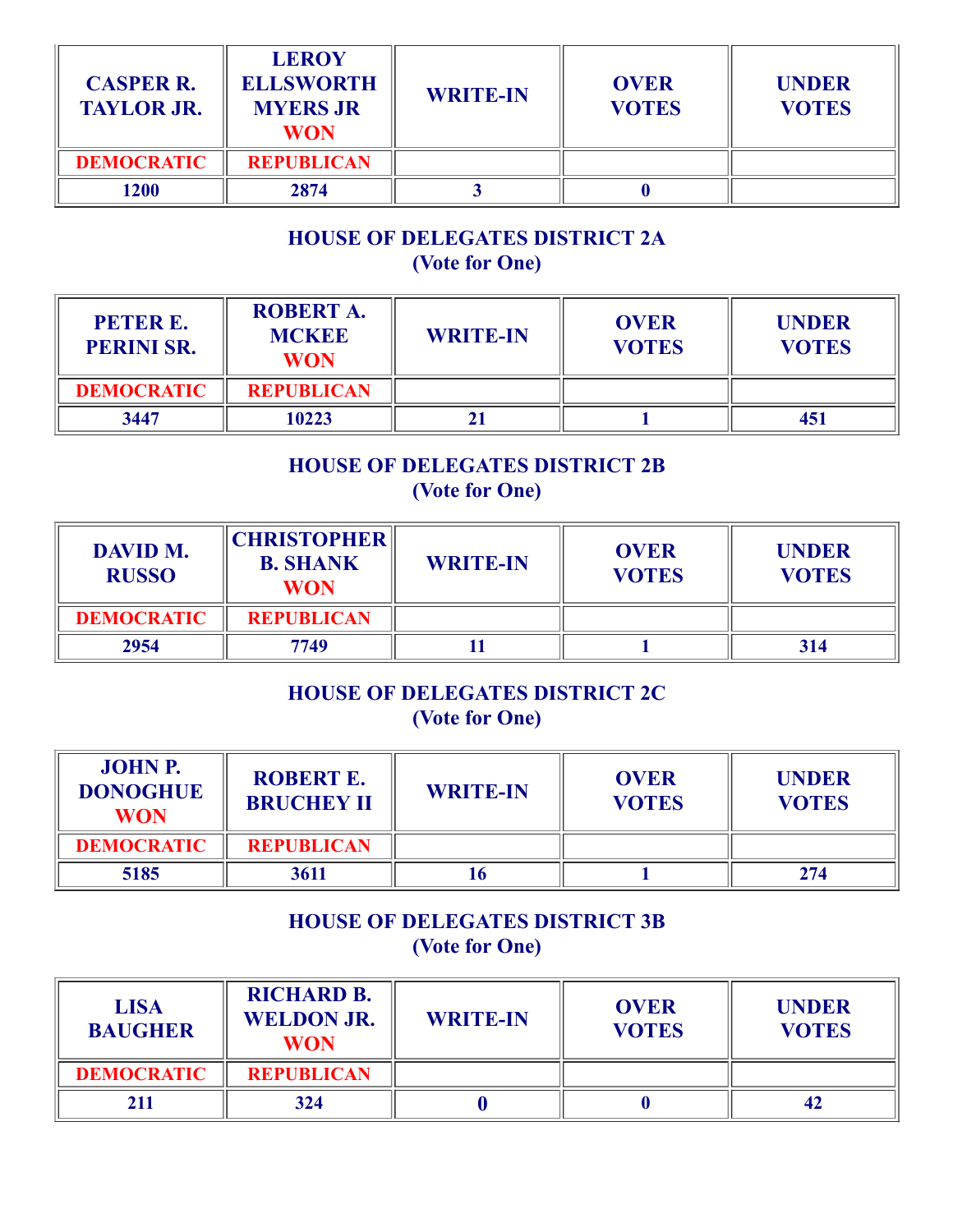#### COUNTY COMMISSIONERS (Vote for Five)

| <b>JIM</b><br><b>BROWN</b> | <b>CONSTANCE S.</b><br><b>CRAMER</b> | <b>J. HERBERT</b><br><b>HARDIN</b> | <b>BERT</b><br><b>ISEMINGER</b> | PAUL L.<br><b>SWARTZ</b> |
|----------------------------|--------------------------------------|------------------------------------|---------------------------------|--------------------------|
| <b>DEMOCRATIC</b>          | <b>DEMOCRATIC</b>                    | <b>DEMOCRATIC</b>                  | <b>DEMOCRATIC</b>               | <b>DEMOCRATIC</b>        |
| 15126                      | 9701                                 | 12967                              | 15242                           | 15615                    |

# COUNTY COMMISSIONERS

| <b>JAMES F.</b><br><b>KERCHEVAL</b><br><b>WON</b> | <b>JOHN C.</b><br><b>MUNSON</b><br><b>WON</b> | <b>DORIS J.</b><br><b>NIPPS</b><br><b>WON</b> | <b>GREGORY I.</b><br><b>SNOOK</b><br><b>WON</b> | <b>WILLIAM</b><br><b>JOSEPH</b><br><b>WIVELL</b><br><b>WON</b> |
|---------------------------------------------------|-----------------------------------------------|-----------------------------------------------|-------------------------------------------------|----------------------------------------------------------------|
| <b>REPUBLICAN</b>                                 | <b>REPUBLICAN</b>                             | <b>REPUBLICAN</b>                             | <b>REPUBLICAN</b>                               | <b>REPUBLICAN</b>                                              |
| 19859                                             | 16883                                         | 18273                                         | 22578                                           | 21518                                                          |

### COUNTY COMMISSIONERS

| WRITE-IN    WRITE-IN    WRITE-IN    WRITE-IN    WRITE-IN |  | <b>OVER</b><br><b>VOTES</b> | UNDER<br><b>VOTES</b> |
|----------------------------------------------------------|--|-----------------------------|-----------------------|
|                                                          |  | 175                         | 26761                 |

## JUDGE, COURT OF APPEALS, FOR CONTINUANCE IN OFFICE

| <b>LYNNE ANN BATTAGLIA</b> |      |                             |                               |  |
|----------------------------|------|-----------------------------|-------------------------------|--|
| <b>YES</b>                 | NO   | <b>OVER</b><br><b>VOTES</b> | <b>IUNDER</b><br><b>VOTES</b> |  |
| 25471                      | 3624 |                             | 9867                          |  |

#### JUDGE, COURT OF SPECIAL APPEALS AT LARGE, FOR CONTINUANCE IN OFFICE

| <b>MARY ELLEN BARBERA</b> |      |                             |                              |  |
|---------------------------|------|-----------------------------|------------------------------|--|
| <b>YES</b>                | NO   | <b>OVER</b><br><b>VOTES</b> | <b>UNDER</b><br><b>VOTES</b> |  |
| 25206                     | 3519 |                             | 10238                        |  |

### JUDGE, COURT OF SPECIAL APPEALS FOR CONTINUANCE IN OFFICE

| <b>J. FREDERICK SHARER</b> |      |                             |                              |  |
|----------------------------|------|-----------------------------|------------------------------|--|
| <b>YES</b>                 | NO   | <b>OVER</b><br><b>VOTES</b> | <b>UNDER</b><br><b>VOTES</b> |  |
| 24943                      | 3246 |                             | 10778                        |  |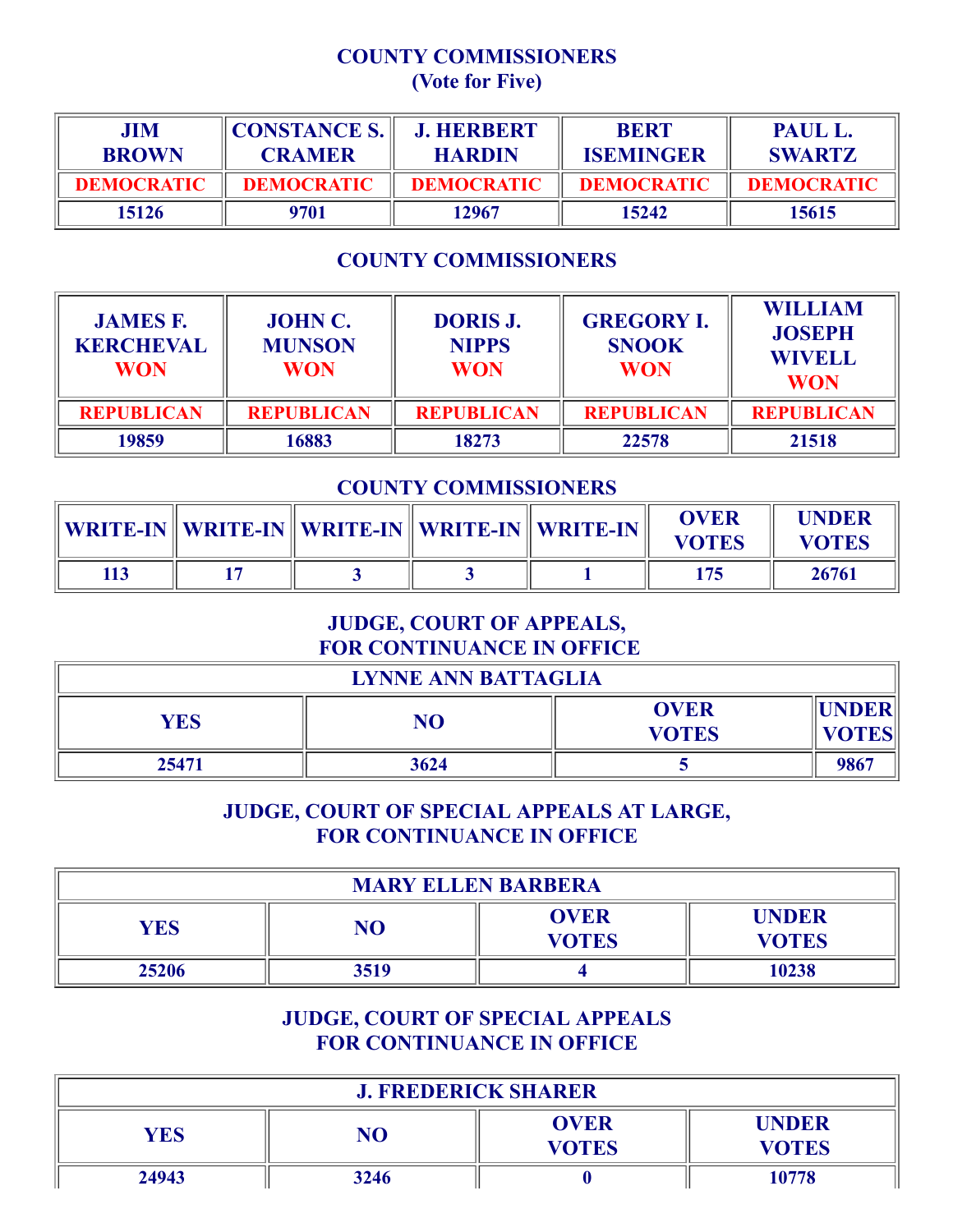# TREASURER (Vote for One)

| <b>TODD L.</b><br><b>HERSHEY</b><br><b>WON</b> | <b>WRITE-IN</b> | <b>OVER</b><br><b>VOTES</b> | <b>UNDER</b><br><b>VOTES</b> |
|------------------------------------------------|-----------------|-----------------------------|------------------------------|
| <b>DEMOCRATIC</b>                              |                 |                             |                              |
| 29823                                          | 363             |                             | 8776                         |

### STATE'S ATTORNEY (Vote for One)

| <b>M. KENNETH LONG</b><br>JR.<br><b>WON</b> | <b>WRITE-IN</b> | <b>OVER</b><br><b>VOTES</b> | <b>UNDER</b><br><b>VOTES</b> |
|---------------------------------------------|-----------------|-----------------------------|------------------------------|
| <b>REPUBLICAN</b>                           |                 |                             |                              |
| 30957                                       | 290             |                             | 7717                         |

# CLERK OF CIRCUIT COURT (Vote for One)

| <b>DENNIS J.</b><br><b>WEAVER</b><br><b>WON</b> | <b>WRITE-IN</b> | <b>OVER</b><br><b>VOTES</b> | <b>UNDER</b><br><b>VOTES</b> |
|-------------------------------------------------|-----------------|-----------------------------|------------------------------|
| <b>DEMOCRATIC</b>                               |                 |                             |                              |
| 30010                                           | 264             |                             | 8684                         |

#### REGISTER OF WILLS

| <b>JOHN R.</b><br><b>BLOYER II</b><br><b>WON</b> | <b>WRITE-IN</b> | <b>OVER</b><br><b>VOTES</b> | <b>UNDER</b><br><b>VOTES</b> |
|--------------------------------------------------|-----------------|-----------------------------|------------------------------|
| <b>DEMOCRATIC</b>                                |                 |                             |                              |
| 28831                                            | 265             |                             | 9870                         |

# JUDGE OF ORPHANS' COURT

(Vote for Three)

| LINDA L.<br><b>FOX</b> | <b>SAMUEL</b><br><b>TUBAUGH</b> | <b>SAMUEL SAM</b><br><b>BAYER</b><br><b>WON</b> | <b>JOSEPH W.</b><br><b>EICHELBERGER</b><br><b>WON</b> | <b>JOHN M.</b><br><b>SHRIVER</b><br><b>WON</b> |
|------------------------|---------------------------------|-------------------------------------------------|-------------------------------------------------------|------------------------------------------------|
| <b>DEMOCRATIC</b>      | <b>DEMOCRATIC</b>               | <b>REPUBLICAN</b>                               | <b>REPUBLICAN</b>                                     | <b>REPUBLICAN</b>                              |
| 16076                  | 9557                            | 17313                                           | 17579                                                 | 19651                                          |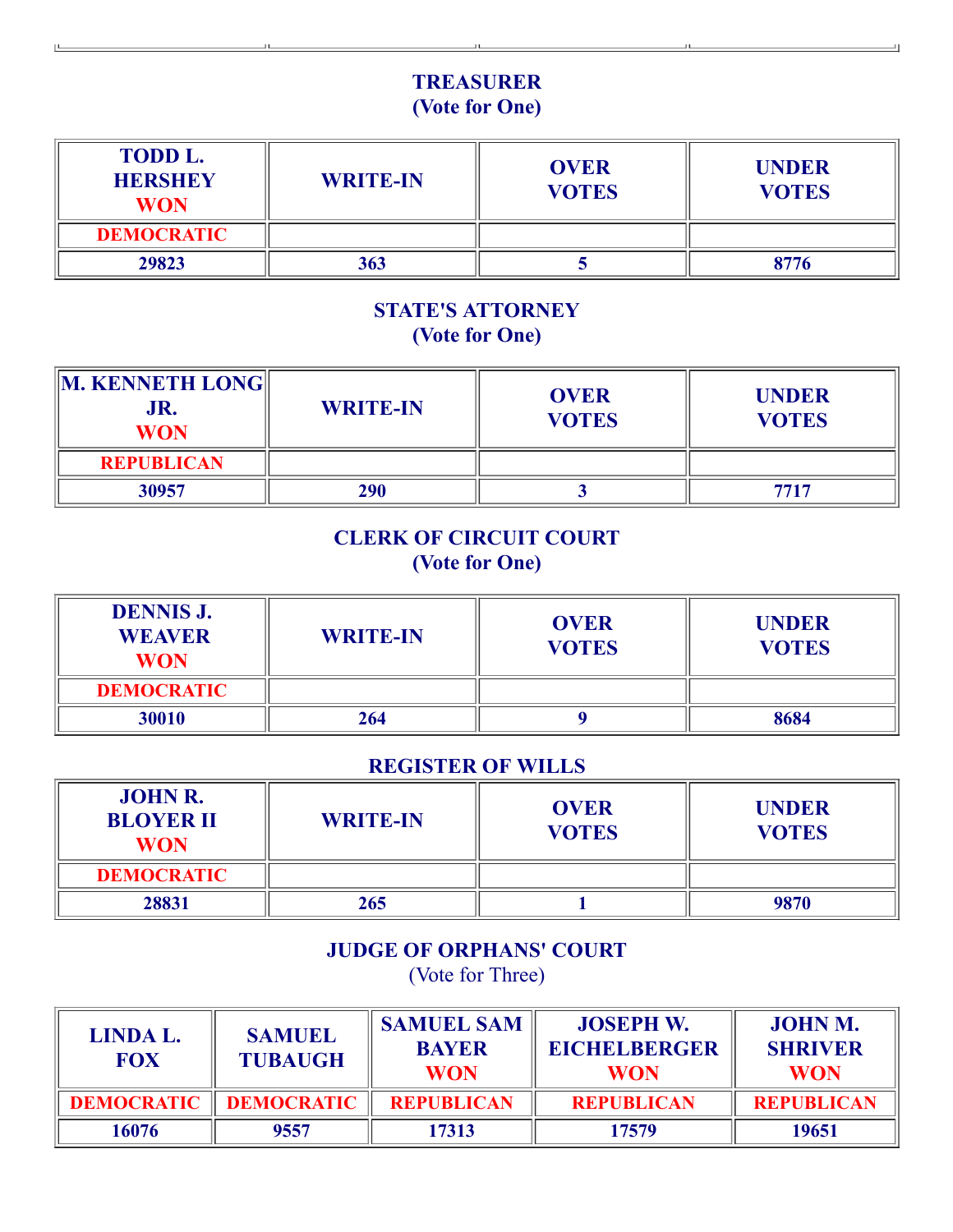#### JUDGE OF ORPHANS' COURT

| <b>WRITE-IN</b> | <b>WRITE-IN</b> | <b>WRITE-IN</b> |    | <b>OVER UNDER</b><br>$\ VOTES\ VOTES\ $ |
|-----------------|-----------------|-----------------|----|-----------------------------------------|
| 38              |                 |                 | 48 | 36629                                   |

# **SHERIFF**

# (Vote for One)

| <b>CHARLES F.</b><br><b>MADES</b><br><b>WON</b> | <b>TOMMY</b><br><b>BOWERS</b> | <b>WRITE-IN</b> | <b>OVER</b><br><b>VOTES</b> | <b>UNDER VOTES</b> |
|-------------------------------------------------|-------------------------------|-----------------|-----------------------------|--------------------|
| <b>DEMOCRATIC</b>                               | <b>REPUBLICAN</b>             |                 |                             |                    |
| 22036                                           | 12966                         |                 |                             | 3934               |

# BOARD OF EDUCATION (Vote for Three)

| PAUL W.<br><b>BAILEY</b> | <b>JACQUELINE</b><br><b>FISCHER</b> | <b>RUSSELL</b><br><b>WILLIAMS</b> |  |
|--------------------------|-------------------------------------|-----------------------------------|--|
| <b>WON</b>               | <b>WON</b>                          | <b>WON</b>                        |  |
| 22303                    | 21154                               | 20018                             |  |

#### BOARD OF EDUCATION

| <b>WRITE-IN</b> | <b>WRITE-IN</b> | <b>WRITE-IN</b> | <b>OVER</b><br><b>VOTES</b> | <b>UNDER</b><br><b>VOTES</b> |
|-----------------|-----------------|-----------------|-----------------------------|------------------------------|
| 258             | 80              |                 | 48                          | 53003                        |

# QUESTION. 1 CONSTITUTIONAL AMENDMENT DISTRICT COURT COMMISSIONERS/POWERS/DUTIES

| <b>FOR THE</b><br><b>CONSTITUTIONAL</b><br><b>AMENDMENT</b> | <b>AGAINST THE</b><br><b>CONSTITUTIONAL</b><br><b>AMENDMENT</b> | <b>OVER</b><br><b>VOTES</b> | <b>  UNDER  </b><br> VOTES |
|-------------------------------------------------------------|-----------------------------------------------------------------|-----------------------------|----------------------------|
| 25528                                                       | 5315                                                            |                             | 8121                       |

#### QUESTION 2 CONSTITUTIONAL AMENDMENT EMERGENCY LEGISLATION

| <b>FOR THE</b><br>CONSTITUTIONAL CONSTITUTIONAL<br><b>AMENDMENT</b> | <b>AGAINST THE</b><br><b>AMENDMENT</b> | <b>OVER</b><br><b>VOTES</b> | <b>UNDER</b><br><b>VOTES</b> |
|---------------------------------------------------------------------|----------------------------------------|-----------------------------|------------------------------|
| 13706                                                               | 16034                                  |                             | 9224                         |